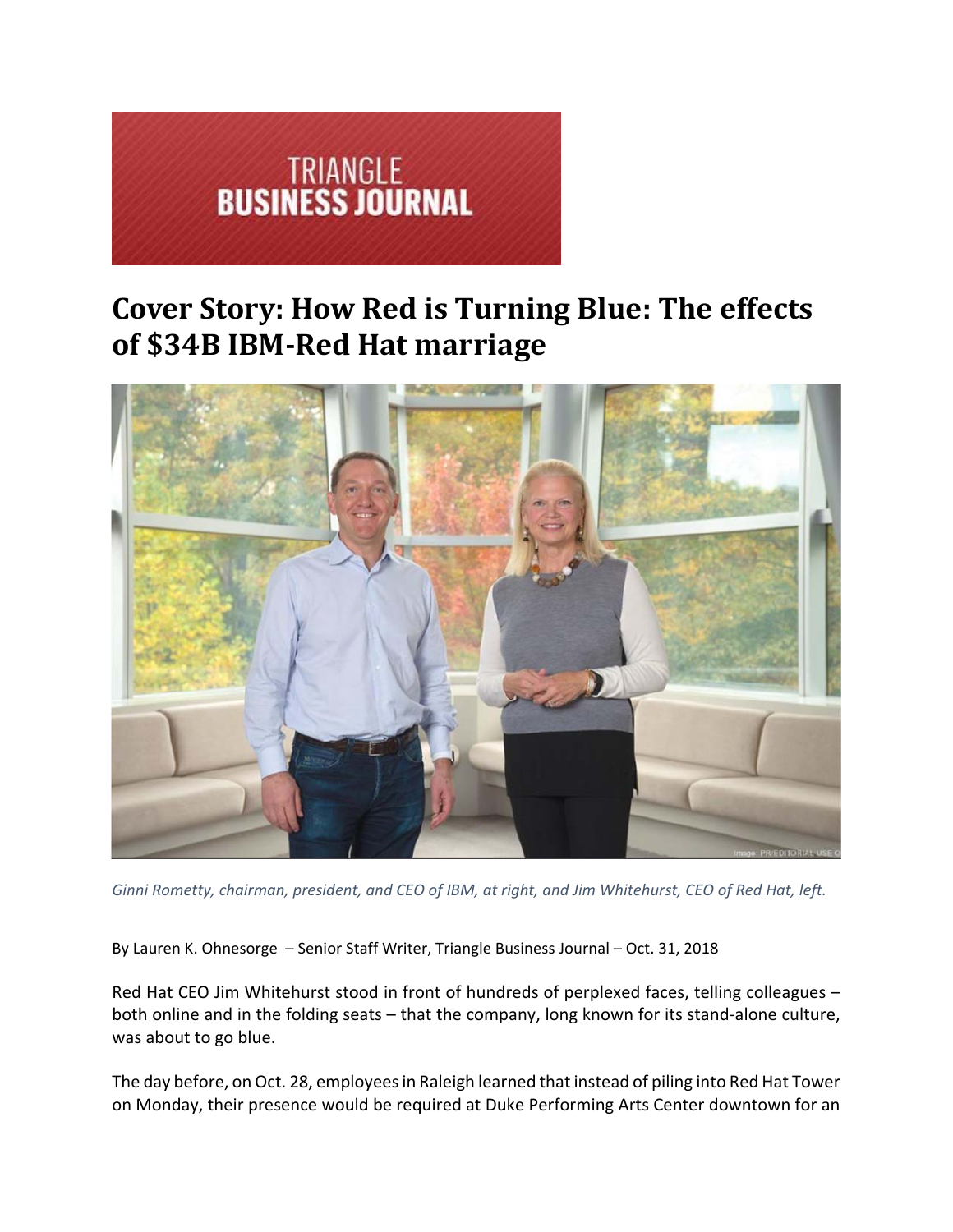all-hands meeting to talk about the surprise news most of them hadn't seen coming. Red Hat the millennial‐savvy, jeans‐wearing brand that had just celebrated its culture with Red Hat Agile Day 2018 – was being bought by corporate stalwart IBM.

"You're probably in some stage of absolute shock, fear, scared – and I get that," Whitehurst said. "And there are a lot of emotions associated with this, certainly for me and for I know many, many, many of you."

Some in the crowd, flecked by the customary red hats the "hatters" received after their hire, nodded in response. "Think about what we continue to talk about at every company meeting, which is we have just such a massive, massive, massive opportunity in front of us," Whitehurst opined. "And we see that every day."

His biggest frustration, he told the crowd: "We don't have the resources, we don't have the commercial breadth, we don't have the depth."



*Red Hat Tower, Raleigh, N.C.*

Enter IBM: A 380,000-employee behemoth that "solves all those problems for us," he said.

But the \$34 billion price tag comes with risks of its own. The culture Whitehurst, and others before him, built is on the line. Whitehurst, for his part, said it's in safe hands, pointing to IBM's pledge to keep the brand as a stand‐alone operation.And how this all plays out will have major implications for the Triangle as two of its major employers, Red Hat and Big Blue, seek to sustain their own identities – and avoid becoming a purple mess.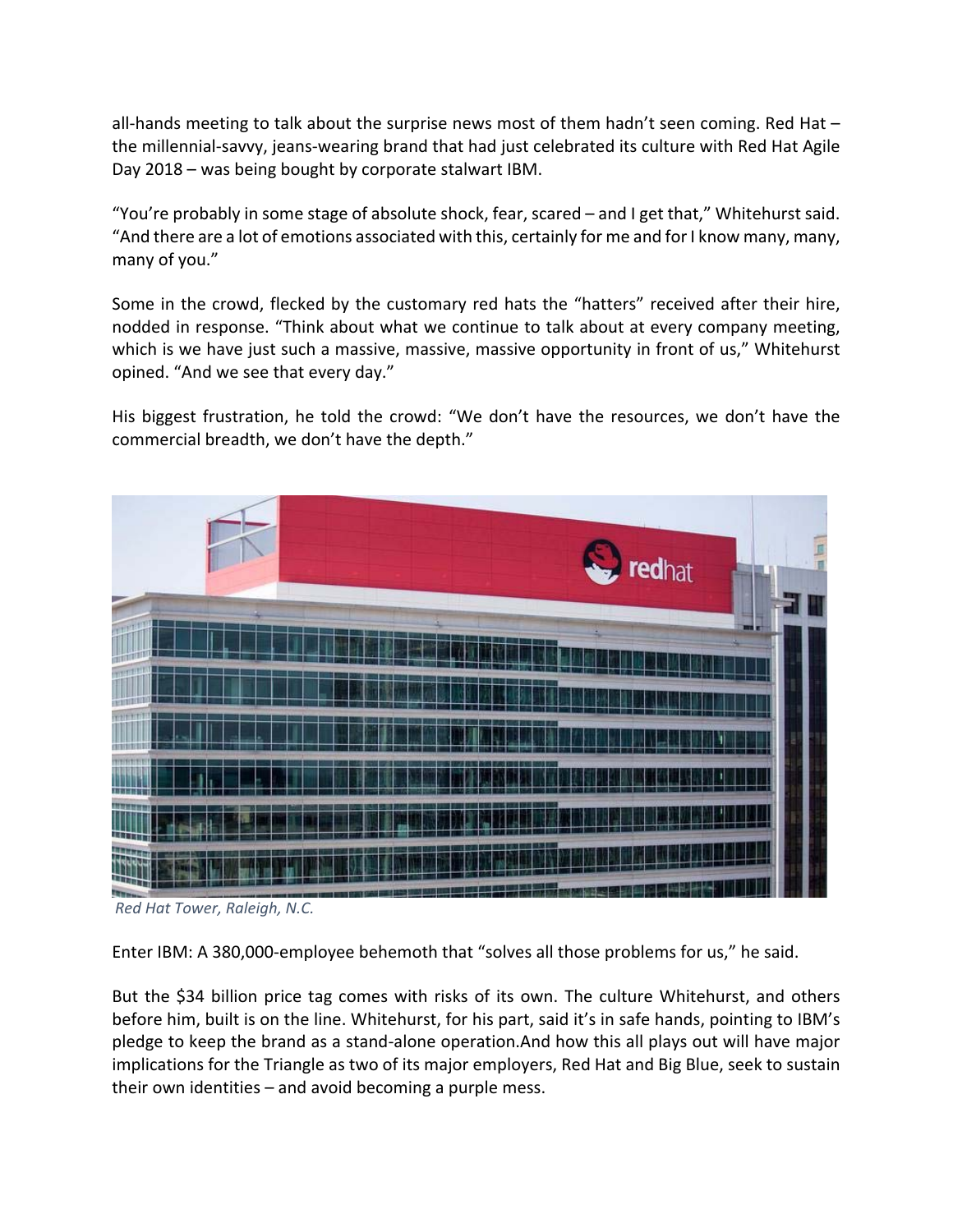When asked at the meeting, "Do we have anything beyond good intentions and your word to stand on?" Whitehurst responded, "\$34 billion for an open‐source software company is kind of putting your money where your mouth is."

Analysts say the deal depends on IBM and Red Hat selling that message to employees.

"IBM is really going to need to incubate Red Hat culture," says Cassandra Mooshian, an analyst with Technology Business Research. "If that flops, then they paid a lot of money for a big mistake."

## **Major implications for Triangle**

And it's a mistake that could be felt far outside Red Hat Tower, as Red Hat is integral to Raleigh's tech‐savvy brand.

Red Hat, whose veterans have spurred numerous companies in the region – from Bronto Software to Lulu.com – has become part of the identity of a city that saw it rise and disrupt an industry.

Red Hat, from the beginning, championed the open‐source movement – one that pitted it against established players in the technology sphere. It started when a Raleigh technologist known for wearing a red Cornell University lacrosse hat, Marc Ewing, met his co-founder, Bob Young, at a technology conference. Young had been running a catalogue business out of his house. Ewing had been distributing the Linux operating system on CDs. When Young started selling the CDs, Red Hat software was born and brought to Raleigh in 1995.

Red Hat sold Linux as a boxed product on store shelves and tried to explain why open source was a needed alternative to the status quo.

As Young said in 1999: "Would you buy a car with the hood welded shut?"

"You can open the hood of our car and fix it yourself," he said of Red Hat.

Wall Street bought in that year as the firm went public for \$84 million, raising most of its institutional capital from outside of the Triangle. Less than 20 percent of its 6 million initial shares landed in the hands of individual investors. Triangle Business Journal reported at the time that, despite its local roots, "it appears likely that Triangle investors outside of Red Hat employees and friends received less than one‐half of 1 percent of the initial shares."

Dennis Kekas, associate vice chancellor at N.C. State University, recalls Red Hat's humble beginnings on just one floor on Varsity Drive at Centennial Campus. Not only did Red Hat soon fill the entire building, they moved into another one across the intersection.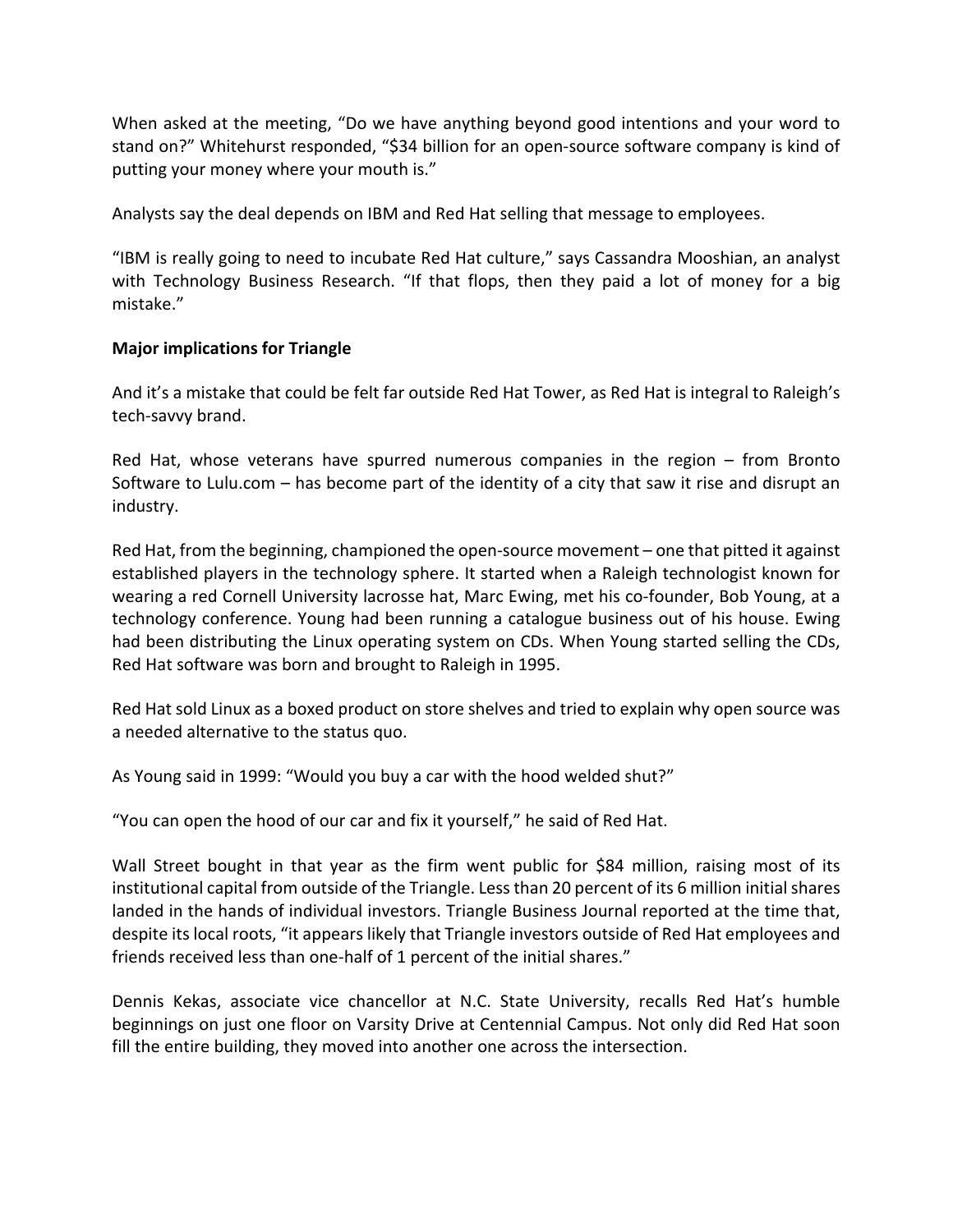"Then they said, 'We need to double again,'" he says, recalling how their growth forced them downtown. While at N.C. State, however, Red Hat did its part to make university graduates more competitive, helping to secure federal money for what became the Secure Open Systems Initiative.



*Jim Whitehurst, CEO of Red Hat.*

"It helped us to create a lot of work in the area of security associated with open source as a part of that," Kekas says. And even after Red Hat left for downtown Raleigh in 2012, the prowess of the brand continued to be leveraged by the university to secure new tenants to Centennial Campus.

"We will frequently mention the relationship we had with Red Hat," he says. "People say, 'Gee, you lost them.' We say, 'No, look at the community gain.'"

Kekas is hardly alone in leveraging the company's brand to lure technology jobs to the region.

Red Hat is an oft-worn talking point for economic development recruiters. In touting Raleigh's technology talent pool, economic developers always mention the open‐source software giant in its information packets. Whitehurst would even take it a step further, as he did with the state's successful pitch for Infosys' 2,000‐job Raleigh tech hub in 2017. Ravi Kumar, president and deputy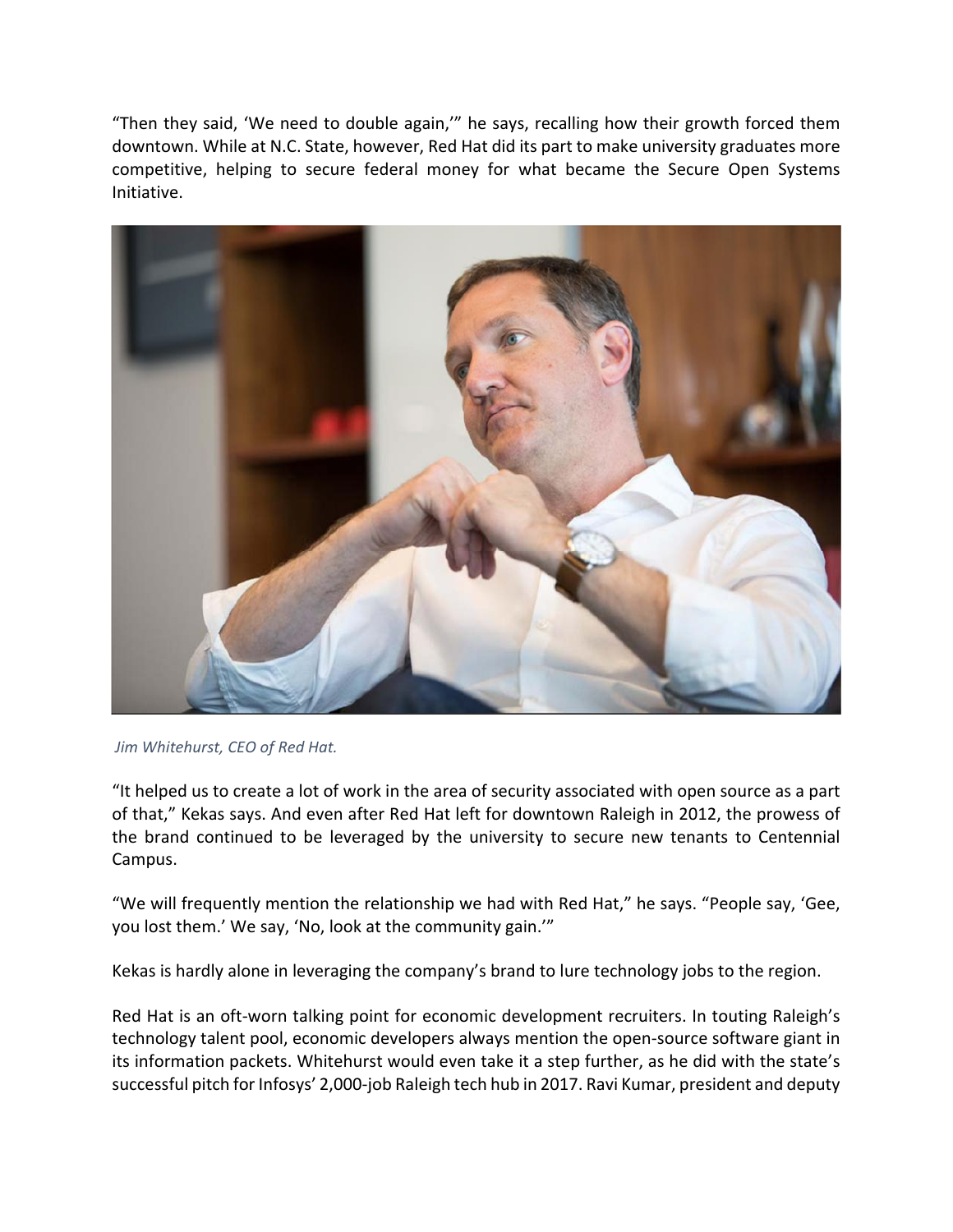chief operating officer of Infosys, said at the time that a personal appeal by Whitehurst served as "the emotional quotient needed to close this deal faster."

But now, will Red Hat have the same recruitment oomph?

Brent Lane, a Kenan Institute Fellow of economic strategy at the UNC‐Chapel Hill Kenan‐Flagler Business School, says that, even if the brand remains, "the corporate entity, the leadership will certainly be secondary to IBM and that, to me, is a loss."

"Just as it's prominent on the skyline, it's prominent on external perceptions and internal perceptions of the new Raleigh," he says, equating the deal to "a big death in the family."

"Red Hat, in many ways, is the new Raleigh. … IBM was the old corporate, Research Triangle Park tenant. … I think they embody different generations of Raleigh and now one has eaten the other," Lane says.

But John Boyd, a site selection consultant with The Boyd Company in New Jersey, disagrees.

"There's this idea of the branding quotient, of losing a headquarters," he says. "But executives will not interpret this move in that light because everybody knows about IBM's long history in Raleigh and the RTP."

Boyd says there are numerous examples of acquired companies who – so far – have kept their branding power, such as Whole Foods, whose headquarters remained in Austin, Texas, even after the Amazon acquisition.

"This really makes IBM now the No. 1 cloud‐computing company in the nation, bigger than Amazon, bigger than Google and Apple, so this will be a new engine, a new driver of IT jobs in low-cost, pro-business, skill set-rich Raleigh," he says. "There's even some additional nuances here that speak to Raleigh's emergence as a major player, a major IT market in North America."

### **Can the cultures co‐exist?**

But the potential strength of the deal depends on whether two companies with dramatically different cultures can connect.

Red Hat, even as it built a reputation as a disruptor, was also crafting a cultural brand – one outlined in Whitehurst's own book, "The Open Organization."

"Red Hat is an experiment in applying the principles of open source for how you run an organization … an organization that engages participative communities inside and out," Whitehurst wrote in 2015.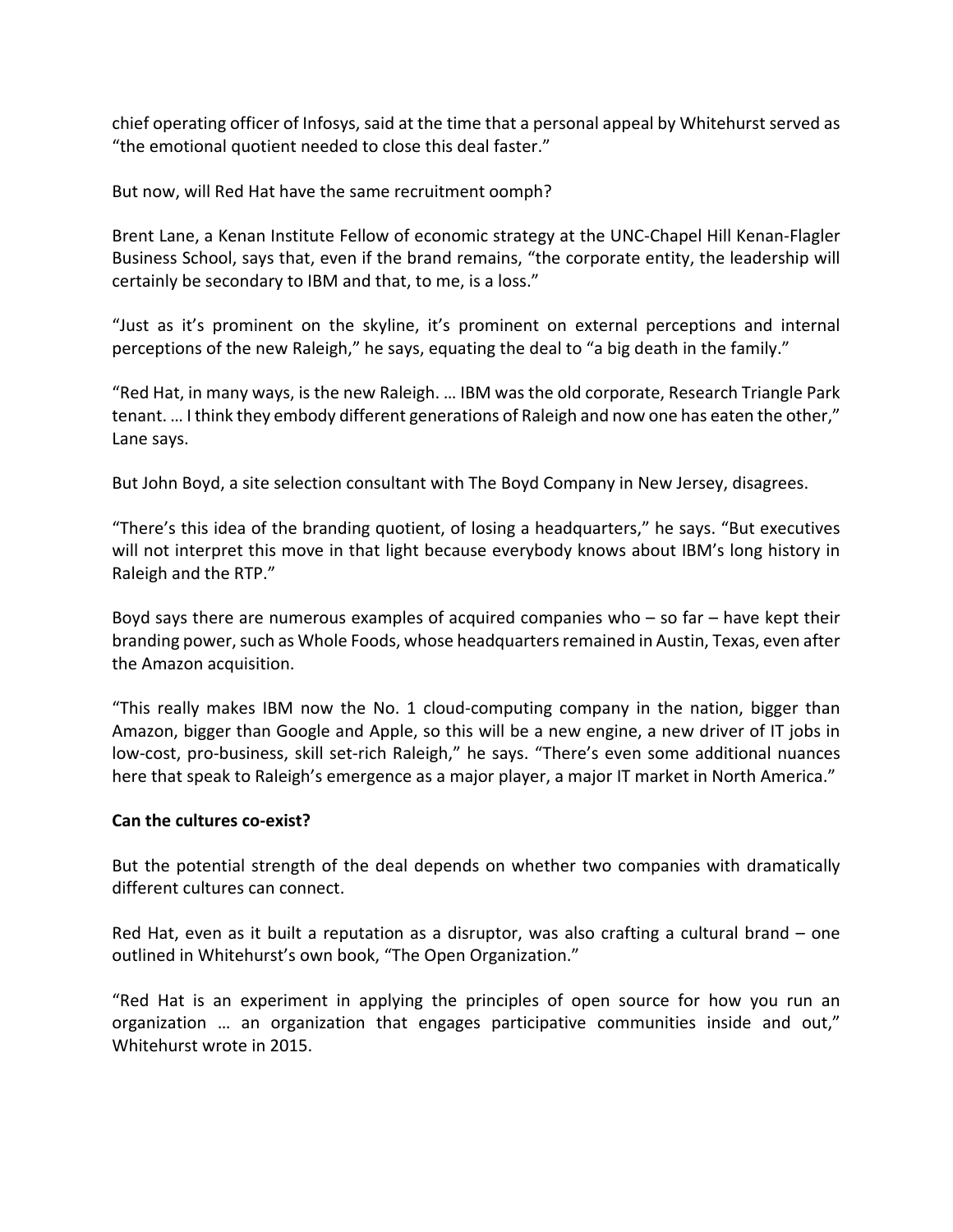IBM, once known for a conservative approach marked by its suits and white shirts, has worked hard over the years to shift its own brand toward the collaborative, opening up "agile workspace" at its massive RTP campus as it transitions toward emerging technologies such as cloud and cybersecurity.

But the opaque white walls that framed its development teams haven't entirely come down. While Red Hat is an urban company, where jeans are encouraged and walksto downtown Raleigh sandwich shops are routine, IBM remains on its expansive campus at the largely unchanged RTP. IBM has seen multiple layoff rounds and is defending itself against federal lawsuits accusing it of age discrimination. And while Red Hat's earnings calls talk about growth expectations, IBM's calls continue to talk up traction in an ongoing transition.

IBM, for its part, has said the Red Hat brand and management team will remain untouched, for cultural and business reasons. To remain neutral, a "Switzerland" in the software landscape, executives say it's important that Red Hat remain a separate entity.

With nearly a year to go before deal closure, the companies will need to sell that message to employees, analysts say. As it's an open‐source company, the real value is in its people and their expertise – and that is set to diminish if Red Hatters jump ship, Mooshian says.

Diane Adams, chief culture and talent officer at Sprinklr, agrees. Adams, whose tenure includes executive positions at Cisco and Allscripts, says Red Hat's culture is effective because the company has engaged its staff to "rally around the mission." The key to keeping the culture will be in keeping that mission, she says. In her tenure at Cisco, she saw more than 100 acquisitions, and the ones that worked there were "where they were allowed to continue to thrive relative to their culture," Adams says.

In Red Hat's case, Whitehurst's commitment to stay on as part of IBM's executive team, reporting directly to IBM CEO Ginni Rometty, works in its favor, as he'll likely be a strong advocate for the culture he helped build, Adams says. And keeping employees through the close of the deal requires something Red Hat is already good at, she adds: communication.

"They're going to have to acknowledge the uncertainty … talk about how they're going to keep the culture … and have open, two‐way communication," she says.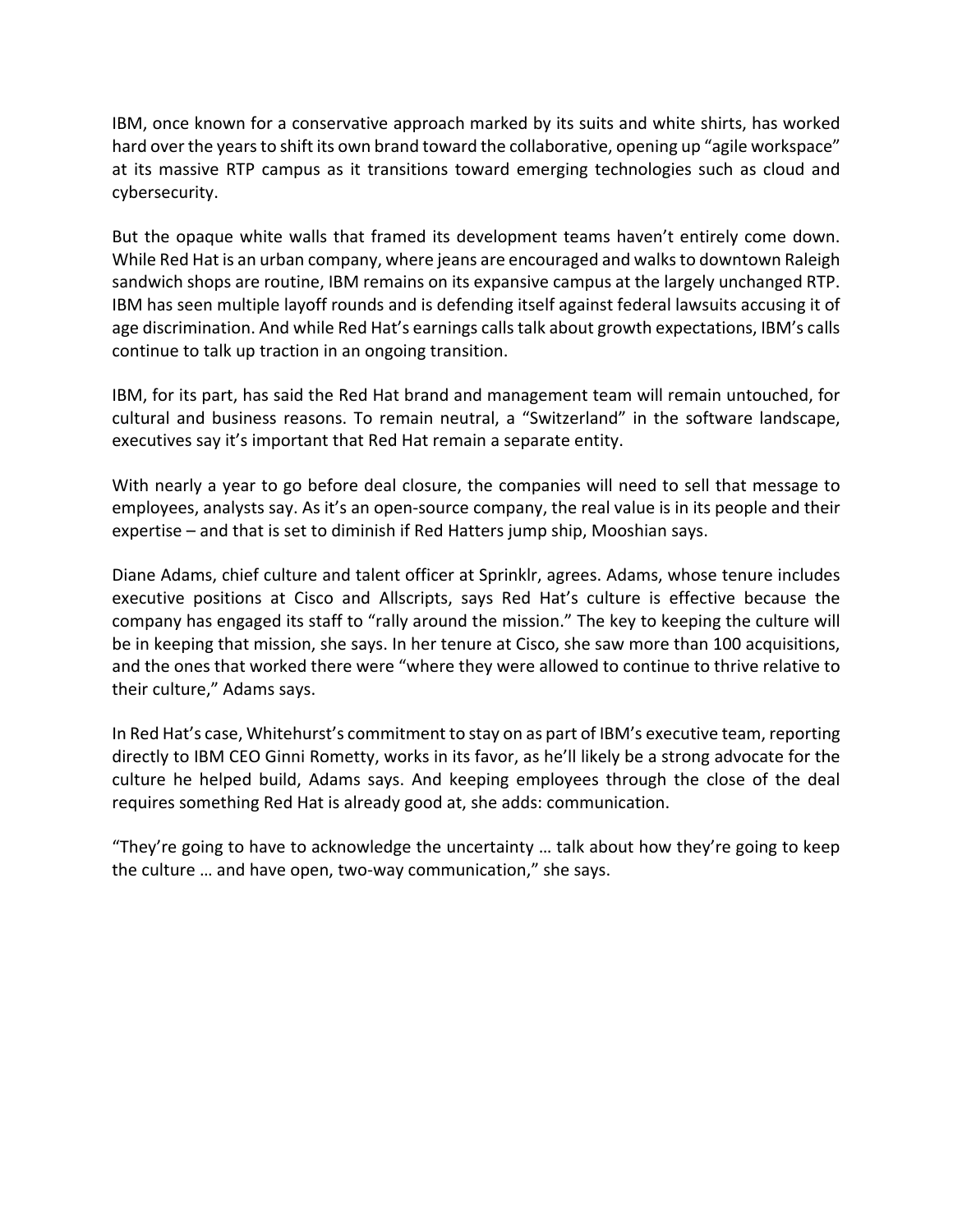

*Virginia "Ginni" Rometty, CEO of IBM.*

#### **Huge bet for IBM**

While IBM has conducted several acquisitions, analyst Mooshian says this is "IBM's first go at bringing in a company and saying right from the get‐go, this is going to be operated as a stand‐ alone unit."

And IBM needs to execute the deal "perfectly," she says. Otherwise the price tag – which already means debt for IBM – will sink Big Blue even further, she adds. And IBM has banked its strategy – not just its billions – on the deal.

"This is a way for IBM to get access to the mid‐market," Mooshian says. "It's not something they're necessarily great at executing, whereas Red Hat is very pervasive there. … And if they have access to IBM's global scale and IBM's global enterprise base, that could really help scale Red Hat's own portfolio reach."

But even with the business case for the deal, overlap exists that could make its way into Red Hat Tower.

The deal brings Red Hat under IBM's technology services and cloud platform group, "which has a ton of services people of its own, some of which are trained in Red Hat," she says. "Are they going to keep Red Hat people and do more layoffs at IBM or vice versa?"

Mooshian predicts IBM as the only suitor able to offer Red Hat a buyout at that price – particularly as Microsoft recently made its own major open‐source move in acquiring GitHub.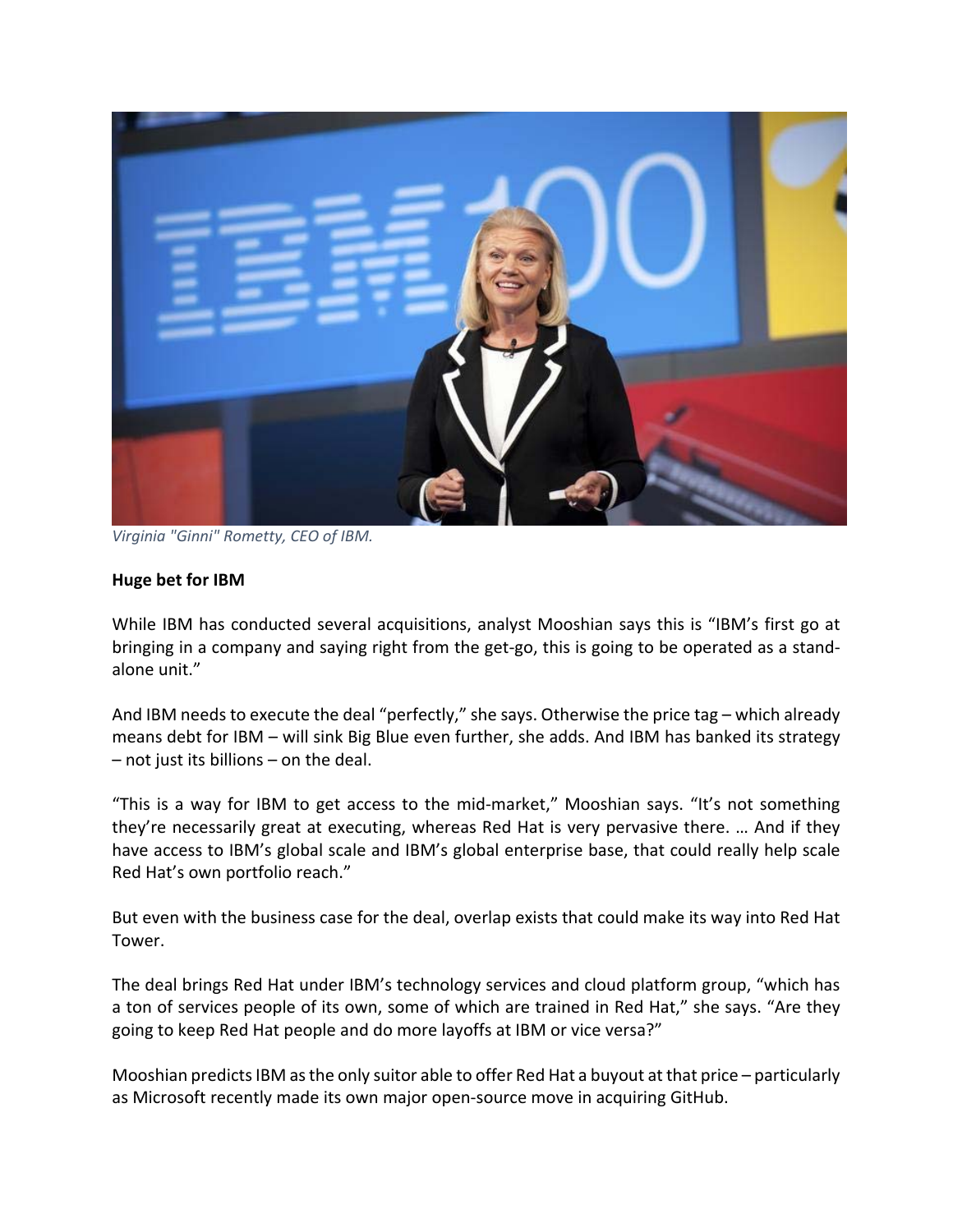Mooshian says there could be an ulterior motive behind the acquisition, noting that Rometty could be nearing retirement. "IBM tends to hold on to their CEOs until they turn 60 and Ginni Rometty is now 61," she says. "Could they be trying to prime Red Hat's CEO to take over IBM?"

Even if that's the case, Mooshian says she can't "begin" to predict what that might mean for the Triangle, where Whitehurst and his wife, entrepreneur Lauren, have built their home and family.

The deal makes IBM's presence in the region even more massive.

Already, IBM owns more than 900 acres and 3.2 million square feet of office space in RTP, a campus that has anchored the sprawling office park since the 1960s. And it has a small office footprint at Centennial Campus. Red Hat occupies its entire building in downtown Raleigh, with subleases running through 2035. And, through its 2015 Ansible acquisition, it also leases space above the Durham Bulls Athletic Park. It's a combined footprint that far exceeds the 450‐acre IBM World Headquarters in Armonk, New York.

When asked if IBM and Red Hat might utilize each other's real estate, Steve Robinson, IBM's RTPbased general manager of cloud platform services, said, "We're not even close to being able to speculate on that."

On a media call, however, Arvind Krishna, senior vice president of hybrid cloud and director of IBM Research, opened the door to that possibility, joking that he might someday "move offices into [Red Hat's] Boston location."

"It's literally nicer than where I am right now," he said.

### **Quiet concerns at Red Hat**

It's a statement that unknowingly sums up some of the Red Hatters' fears, expressed online in the days following the deal announcement, even as executives continued to try to quell concerns through a series of conference calls, memos and that all‐hands meeting in Raleigh.

On Reddit, anonymous users opined about what they feared would be "the death of Red Hat." They swapped stories about colleagues already purportedly leaving for competitors such as Google.

But executives insist the fears are unsubstantiated.

"Red Hat as a brand is going to keep going for as long as I can foresee. … There is no time limit on that," Krishna told reporters.

"They're spending \$34 billion on an open‐source technology company," added Paul Cormier, executive vice president at Red Hat. "That means they're not buying IP, they're not buying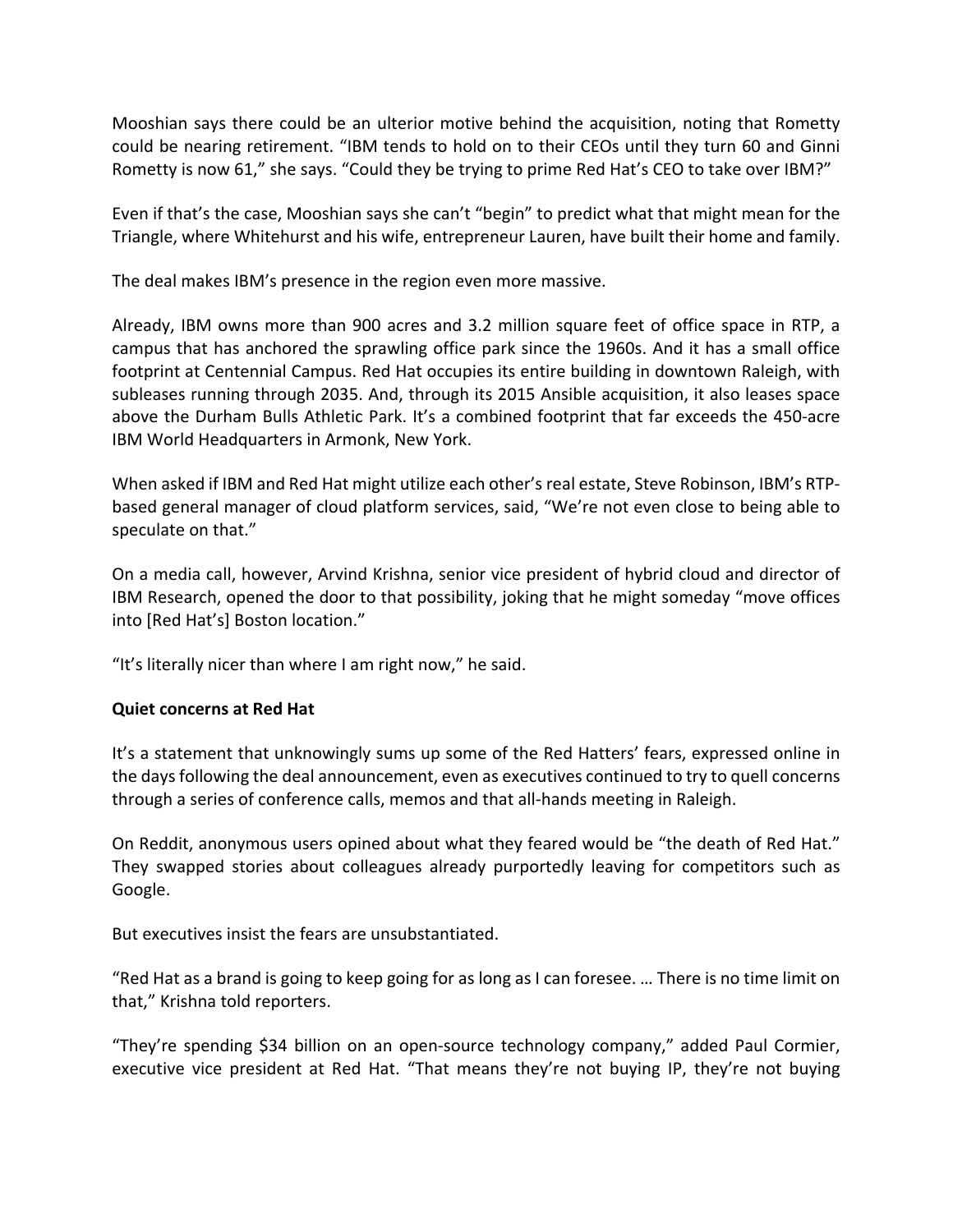technology. They're buying people. I think that's a testament to that level of investment to help maintain the culture that's made Red Hat the value it is today."

Still – industry watchers say that, no matter what, something bigger is changing – bigger than a stock ticker.

"They get a really great premium … but at the same time, the Triangle loses another headquarters," says Joe Colopy, a Red Hat alum who went on to found Bronto Software. "Even though Red Hat will be run independently … it's not the same, and over time, things will change. It might take a while. It might be slow. But they will change."



*Paul Cormier, Red Hat executive vice president and president of products and technologies.*

"It's definitely the end of an era," agrees Todd Olson, whose growing downtown Raleigh tech firm Pendo is one of several companies in line to be the next homegrown brand. "It's kind of sad."

But both see opportunities rising from whatever is left, however – no matter what happens in the coming decades. For Olson, it could mean recruitment opportunities, as his firm, now at 150 employees, continues to compete for talent.

"Red Hat culture is probably very different from IBM culture and … while it will take a while for the dust to settle … you'll start seeing an opportunity to recruit from there," he says.

Colopy sees new companies emerging, should "seasoned" executives embark on their own. "Now we need to build the next Red Hat, right? So 20 years from now we can have another billion‐ dollar exit," he says.